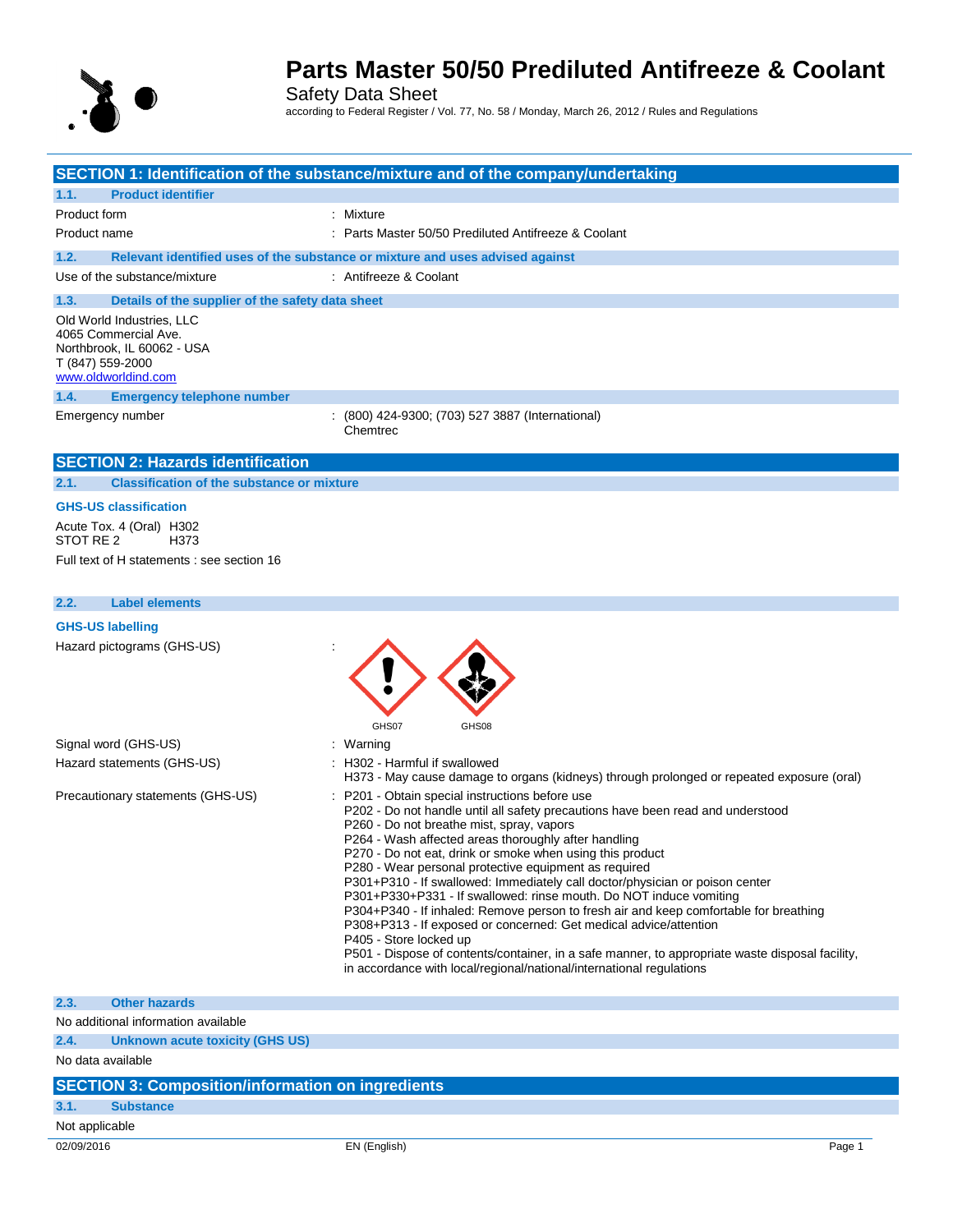Safety Data Sheet

according to Federal Register / Vol. 77, No. 58 / Monday, March 26, 2012 / Rules and Regulations

| 3.2.<br><b>Mixture</b> |                           |            |                                                                                            |
|------------------------|---------------------------|------------|--------------------------------------------------------------------------------------------|
| <b>Name</b>            | <b>Product identifier</b> | % by wt    | <b>GHS-US classification</b>                                                               |
| ethylene glycol        | (CAS No) 107-21-1         | $\leq 50$  | Acute Tox. 4 (Oral), H302                                                                  |
| water                  | (CAS No) 7732-18-5        | < 50       | Not classified                                                                             |
| diethylene glycol      | (CAS No) 111-46-6         | $<$ 3      | Acute Tox. 4 (Oral), H302<br>STOT RE 2, H373                                               |
| denatonium benzoate    | (CAS No) 3734-33-6        | 30 -50 ppm | Acute Tox. 4 (Oral), H302<br>Skin Irrit. 2, H315<br>Eye Irrit. 2A, H319<br>STOT SE 3, H335 |

| <b>SECTION 4: First aid measures</b>                                |                                                                                                                                                                                                                                                                                                                                                                                                                                                                                                                                     |
|---------------------------------------------------------------------|-------------------------------------------------------------------------------------------------------------------------------------------------------------------------------------------------------------------------------------------------------------------------------------------------------------------------------------------------------------------------------------------------------------------------------------------------------------------------------------------------------------------------------------|
| <b>Description of first aid measures</b><br>4.1.                    |                                                                                                                                                                                                                                                                                                                                                                                                                                                                                                                                     |
| First-aid measures general                                          | : Never give anything by mouth to an unconscious person. If you feel unwell, seek medical<br>advice (show the label where possible).                                                                                                                                                                                                                                                                                                                                                                                                |
| First-aid measures after inhalation                                 | : If breathing is difficult, remove victim to fresh air and keep at rest in a position comfortable for<br>breathing. Seek immediate medical advice. Allow the victim to rest. If not breathing, give<br>artificial respiration. If breathing is difficult, give oxygen.                                                                                                                                                                                                                                                             |
| First-aid measures after skin contact                               | Remove contaminated clothing. Wash with plenty of soap and water. Wash contaminated<br>clothing before reuse. If skin irritation occurs: Rinse immediately with plenty of water (for at<br>least 15 minutes). Get medical advice/attention. Specific treatment (see supplemental first aid<br>instructions on this label).                                                                                                                                                                                                          |
| First-aid measures after eye contact                                | : Remove contact lenses, if present and easy to do. Continue rinsing. Rinse immediately with<br>plenty of water for 15 minutes, lifting lower and upper lids. If eye irritation persists: Rinse<br>immediately with plenty of water. Get medical advice/attention.                                                                                                                                                                                                                                                                  |
| First-aid measures after ingestion                                  | Obtain emergency medical attention. Rinse mouth. Do NOT induce vomiting. If the person is<br>fully conscious, make him/her drink two glasses of water. Never give an unconscious person<br>anything to drink. Call a POISON CENTER or doctor/physician if you feel unwell. If medical<br>advice is delayed, and if the person has swallowed a moderate volume of material (a few<br>ounces), then give three to four ounces of hard liquor, such as whiskey. For children, give<br>proportionally less liquor, according to weight. |
| 4.2.<br>Most important symptoms and effects, both acute and delayed |                                                                                                                                                                                                                                                                                                                                                                                                                                                                                                                                     |
| Symptoms/injuries                                                   | : Causes damage to organs (kidneys) Oral.                                                                                                                                                                                                                                                                                                                                                                                                                                                                                           |
| Symptoms/injuries after skin contact                                | : Causes skin irritation.                                                                                                                                                                                                                                                                                                                                                                                                                                                                                                           |
| Symptoms/injuries after eye contact                                 | : Causes serious eye damage.                                                                                                                                                                                                                                                                                                                                                                                                                                                                                                        |
| Symptoms/injuries after ingestion                                   | Swallowing a small quantity of this material will result in serious health hazard. The lethal dose<br>in humans is estimated to be 100 mL (3 oz).                                                                                                                                                                                                                                                                                                                                                                                   |

#### **4.3. Indication of any immediate medical attention and special treatment needed**

A more effective intravenous antidote for physician uses is 4-methylpyrazaole, a potent inhibitor of alcohol dehydrogenases, which effectively blocks the formation of toxic metabolites of ethylene glycol. It has been used to decrease the metabolic consequences of ethylene glycol poisoning before metabolic acidosis coma, seizures, and renal failure have occured.

|             | <b>SECTION 5: Firefighting measures</b>               |                                                                                                                                                                                                                                                         |
|-------------|-------------------------------------------------------|---------------------------------------------------------------------------------------------------------------------------------------------------------------------------------------------------------------------------------------------------------|
| 5.1.        | <b>Extinguishing media</b>                            |                                                                                                                                                                                                                                                         |
|             | Suitable extinguishing media                          | : Fine water spray. Alcohol-resistant foam. Foam. Carbon dioxide. Dry chemical powder. Sand.<br>Dry powder. Water fog.                                                                                                                                  |
|             | Unsuitable extinguishing media                        | : Do not use a heavy water stream. May spread fire.                                                                                                                                                                                                     |
| 5.2.        | Special hazards arising from the substance or mixture |                                                                                                                                                                                                                                                         |
| Fire hazard |                                                       | : During a fire, smoke may contain the original material in addition to combustion products of<br>varying composition which may be toxic and/or irritating. Combustion products may include and<br>are not limited to: Carbon monoxide. Carbon dioxide. |
| Reactivity  |                                                       | : No dangerous reactions known under normal conditions of use.                                                                                                                                                                                          |
| 5.3.        | <b>Advice for firefighters</b>                        |                                                                                                                                                                                                                                                         |
|             | Firefighting instructions                             | : Use water spray or fog for cooling exposed containers. Exercise caution when fighting any<br>chemical fire. Prevent fire-fighting water from entering environment.                                                                                    |
|             | Protection during firefighting                        | : Do not enter fire area without proper protective equipment, including respiratory protection.                                                                                                                                                         |
|             | Special protective equipment for fire fighters        | : Wear positive pressure self-contained breathing apparatus (SCBA). Protective fire fighting<br>clothing (includes fire-fighting helmet, coat, pants, boots and gloves).                                                                                |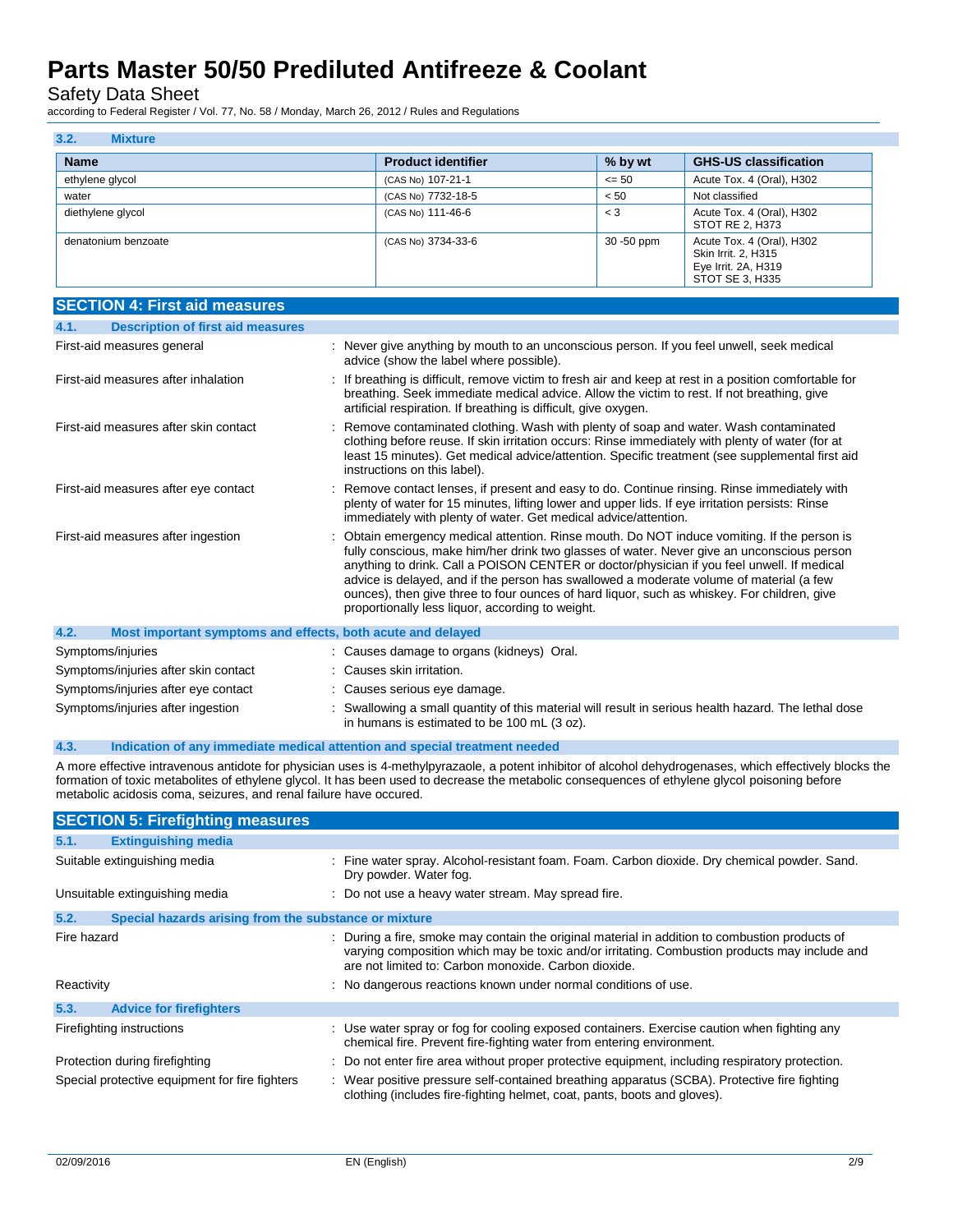Safety Data Sheet

according to Federal Register / Vol. 77, No. 58 / Monday, March 26, 2012 / Rules and Regulations

|                                                           | <b>SECTION 6: Accidental release measures</b>                                                           |                                                                                                                                                                                                                                                                                                                                                                     |  |  |
|-----------------------------------------------------------|---------------------------------------------------------------------------------------------------------|---------------------------------------------------------------------------------------------------------------------------------------------------------------------------------------------------------------------------------------------------------------------------------------------------------------------------------------------------------------------|--|--|
| 6.1.                                                      | Personal precautions, protective equipment and emergency procedures                                     |                                                                                                                                                                                                                                                                                                                                                                     |  |  |
| 6.1.1.                                                    | For non-emergency personnel                                                                             |                                                                                                                                                                                                                                                                                                                                                                     |  |  |
|                                                           | Emergency procedures                                                                                    | : Evacuate unnecessary personnel.                                                                                                                                                                                                                                                                                                                                   |  |  |
| 6.1.2.                                                    | For emergency responders                                                                                |                                                                                                                                                                                                                                                                                                                                                                     |  |  |
|                                                           | Protective equipment                                                                                    | : Equip cleanup crew with proper protection. Refer to section 8.2.                                                                                                                                                                                                                                                                                                  |  |  |
|                                                           | <b>Emergency procedures</b>                                                                             | : Ventilate area.                                                                                                                                                                                                                                                                                                                                                   |  |  |
| 6.2.                                                      | <b>Environmental precautions</b>                                                                        |                                                                                                                                                                                                                                                                                                                                                                     |  |  |
|                                                           | Prevent entry to sewers and public waters. Notify authorities if liquid enters sewers or public waters. |                                                                                                                                                                                                                                                                                                                                                                     |  |  |
| 6.3.                                                      | Methods and material for containment and cleaning up                                                    |                                                                                                                                                                                                                                                                                                                                                                     |  |  |
|                                                           | Methods for cleaning up                                                                                 | : Soak up spills with inert solids, such as clay or diatomaceous earth as soon as possible. Collect<br>spillage. Store away from other materials.                                                                                                                                                                                                                   |  |  |
| 6.4.                                                      | <b>Reference to other sections</b>                                                                      |                                                                                                                                                                                                                                                                                                                                                                     |  |  |
| See Heading 8. Exposure controls and personal protection. |                                                                                                         |                                                                                                                                                                                                                                                                                                                                                                     |  |  |
|                                                           | <b>SECTION 7: Handling and storage</b>                                                                  |                                                                                                                                                                                                                                                                                                                                                                     |  |  |
| 7.1.                                                      | <b>Precautions for safe handling</b>                                                                    |                                                                                                                                                                                                                                                                                                                                                                     |  |  |
|                                                           | Precautions for safe handling                                                                           | : Wash hands and other exposed areas with mild soap and water before eating, drinking or<br>smoking and when leaving work. Provide good ventilation in process area to prevent formation<br>of vapor.                                                                                                                                                               |  |  |
|                                                           | Hygiene measures                                                                                        | Do not eat, drink or smoke when using this product. Wash affected areas thoroughly after<br>handling.                                                                                                                                                                                                                                                               |  |  |
| 7.2.                                                      | Conditions for safe storage, including any incompatibilities                                            |                                                                                                                                                                                                                                                                                                                                                                     |  |  |
|                                                           | Storage conditions                                                                                      | : Keep only in the original container in a cool, well ventilated place away from : Heat sources.<br>Keep container closed when not in use. Do not store near food, foodstuffs, drugs or potable<br>water supplies. Do not cut, drill, weld, use a blowtorch on, etc. containers even when empty.<br>Product may become solid at temperatures below -37 °C (-34 °F). |  |  |
|                                                           | Incompatible products                                                                                   | : Keep away from strong acids, strong bases and oxidizing agents.                                                                                                                                                                                                                                                                                                   |  |  |
|                                                           | Incompatible materials                                                                                  | : Sources of ignition.                                                                                                                                                                                                                                                                                                                                              |  |  |
| 7.3.                                                      | <b>Specific end use(s)</b>                                                                              |                                                                                                                                                                                                                                                                                                                                                                     |  |  |

No additional information available

| <b>SECTION 8: Exposure controls/personal protection</b> |  |  |  |  |
|---------------------------------------------------------|--|--|--|--|
|---------------------------------------------------------|--|--|--|--|

**8.1. Control parameters**

| ethylene glycol (107-21-1) |                                |                                              |
|----------------------------|--------------------------------|----------------------------------------------|
| <b>ACGIH</b>               | ACGIH TWA (mg/m <sup>3</sup> ) | 10 mg/m $3$                                  |
| <b>ACGIH</b>               | Remark (ACGIH)                 | Upper Respiratory Tract (URT) & Eye irritant |
| <b>OSHA</b>                | Not applicable                 |                                              |

**8.2. Exposure controls**

Personal protective equipment : Avoid all unnecessary exposure. Gloves. Safety glasses.



Hand protection **in the case of the contract of the CO** is wear protective gloves. Eye protection  $\qquad \qquad : \qquad$  Chemical goggles or safety glasses. Respiratory protection : If exposed to levels above exposure limits wear appropriate respiratory protection. Other information **COLO EXECUTE:** Do not eat, drink or smoke during use.

### **SECTION 9: Physical and chemical properties**

```
Physical state : Liquid
```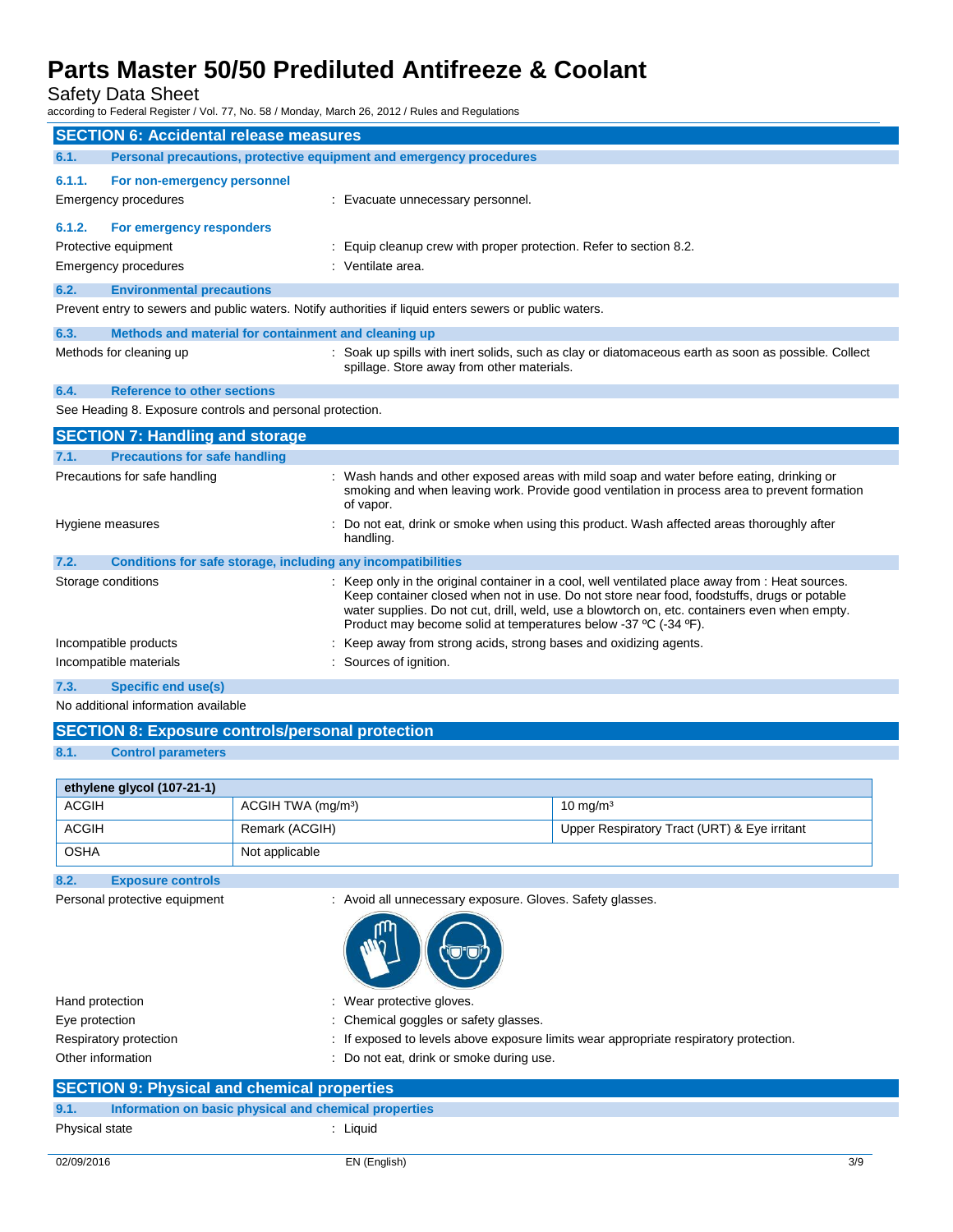Safety Data Sheet

according to Federal Register / Vol. 77, No. 58 / Monday, March 26, 2012 / Rules and Regulations

| Color                                                                             | : Green                                             |  |
|-----------------------------------------------------------------------------------|-----------------------------------------------------|--|
| Odor                                                                              | : Mild                                              |  |
| Odor threshold                                                                    | : No data available                                 |  |
| pH                                                                                | : 10.5 - 11                                         |  |
| Relative evaporation rate (butylacetate=1)                                        | : Nil                                               |  |
| Freezing point                                                                    | : $-37 °C (-34 °F)$                                 |  |
| Boiling point                                                                     | : 107 °C (224 °F)                                   |  |
| Flash point                                                                       | : 116 °C (241 °F) [100% Ethylene Glycol] ASTM D56   |  |
| Auto-ignition temperature                                                         | : 400 °C (752 °F) [100% Ethylene Glycol] Literature |  |
| Decomposition temperature                                                         | : No data available                                 |  |
| Flammability (solid, gas)                                                         | : No data available                                 |  |
| Vapor pressure                                                                    | : $< 0.1$ mm Hg @ 20 °C                             |  |
| Relative vapor density at 20 °C                                                   | : No data available                                 |  |
| <b>Specific Gravity</b>                                                           | : 1.07                                              |  |
| Density                                                                           | : 1.07 kg/l (8.9 lbs/gal)                           |  |
| Solubility                                                                        | : Water: Complete                                   |  |
| Log Pow                                                                           | No data available                                   |  |
| Log Kow                                                                           | : No data available                                 |  |
| Viscosity, kinematic                                                              | : No data available                                 |  |
| Viscosity, dynamic                                                                | : No data available                                 |  |
| <b>Explosive properties</b>                                                       | : Not applicable.                                   |  |
| Oxidizing properties                                                              | : Not applicable.                                   |  |
| <b>Explosive limits</b>                                                           | : Not applicable.                                   |  |
|                                                                                   |                                                     |  |
| 9.2.<br><b>Other information</b>                                                  |                                                     |  |
| VOC content                                                                       | $: 0.00 \%$                                         |  |
| <b>SECTION 10: Stability and reactivity</b>                                       |                                                     |  |
| 10.1.<br><b>Reactivity</b>                                                        |                                                     |  |
| No dangerous reactions known under normal conditions of use.                      |                                                     |  |
| 10.2.<br><b>Chemical stability</b>                                                |                                                     |  |
| Stable.                                                                           |                                                     |  |
| 10.3.<br><b>Possibility of hazardous reactions</b>                                |                                                     |  |
| Hazardous polymerization will not occur.                                          |                                                     |  |
|                                                                                   |                                                     |  |
| 10.4.<br><b>Conditions to avoid</b>                                               |                                                     |  |
| Extremely high or low temperatures. Keep away from any flames or sparking source. |                                                     |  |
| <b>Incompatible materials</b><br>10.5.                                            |                                                     |  |
| Keep away from strong acids, strong bases and oxidizing agents.                   |                                                     |  |
| <b>Hazardous decomposition products</b><br>10.6.                                  |                                                     |  |
| Carbon dioxide. Carbon monoxide. Fume. alcohols. Aldehydes. Ethers.               |                                                     |  |
| <b>SECTION 11: Toxicological information</b>                                      |                                                     |  |
| <b>Information on toxicological effects</b><br>11.1.                              |                                                     |  |
| Acute toxicity                                                                    | : Oral: Harmful if swallowed.                       |  |
|                                                                                   |                                                     |  |
| denatonium benzoate (3734-33-6)                                                   |                                                     |  |
| LD50 oral rat                                                                     | 584.00 mg/kg (Rat; Literature study)                |  |
| LD50 dermal rabbit                                                                | > 2,000.00 mg/kg (Rabbit; Literature study)         |  |
| ATE US (oral)                                                                     | 584.00 mg/kg bodyweight                             |  |
| ethylene glycol (107-21-1)                                                        |                                                     |  |

LD50 oral rat  $\vert$  > 5,000.00 mg/kg (Rat; Literature study)

ATE US (oral) 600.00 mg/kg bodyweight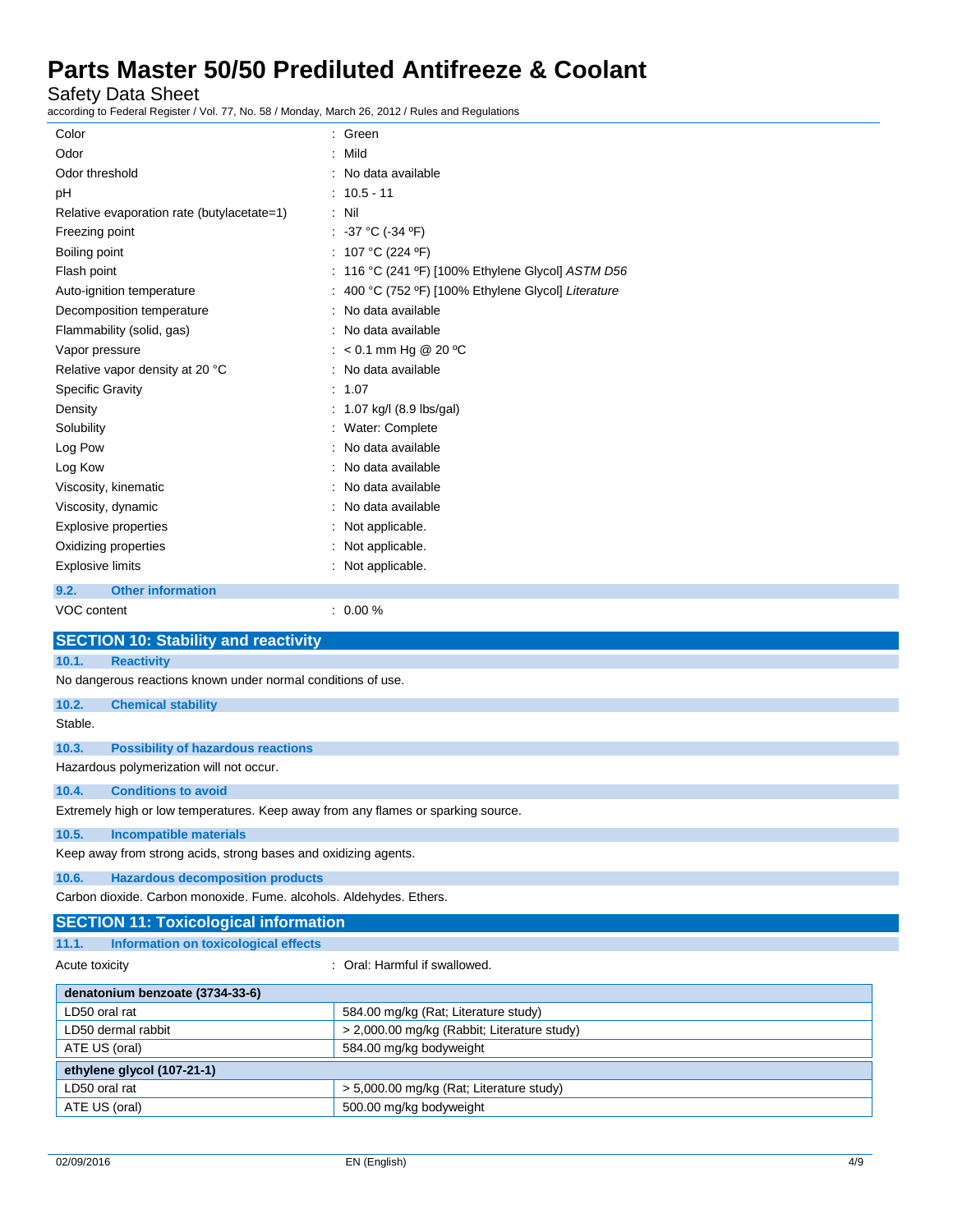Safety Data Sheet

according to Federal Register / Vol. 77, No. 58 / Monday, March 26, 2012 / Rules and Regulations

| diethylene glycol (111-46-6)                           |                                                                                                                                                   |
|--------------------------------------------------------|---------------------------------------------------------------------------------------------------------------------------------------------------|
| LD50 dermal rabbit                                     | 11,890.00 mg/kg (Rabbit)                                                                                                                          |
| ATE US (oral)                                          | 500.00 mg/kg bodyweight                                                                                                                           |
| ATE US (dermal)                                        | 11,890.00 mg/kg bodyweight                                                                                                                        |
| Skin corrosion/irritation                              | Not classified                                                                                                                                    |
|                                                        | pH: 10.5 - 11                                                                                                                                     |
| Serious eye damage/irritation                          | Not classified                                                                                                                                    |
|                                                        | pH: 10.5 - 11                                                                                                                                     |
| Respiratory or skin sensitisation                      | Not classified                                                                                                                                    |
| Germ cell mutagenicity                                 | Not classified                                                                                                                                    |
| Carcinogenicity                                        | Not classified                                                                                                                                    |
| Reproductive toxicity                                  | Not classified                                                                                                                                    |
| Specific target organ toxicity (single exposure)       | Not classified                                                                                                                                    |
| Specific target organ toxicity (repeated               | May cause damage to organs (kidneys) through prolonged or repeated exposure (oral).                                                               |
| exposure)                                              | May cause damage to organs through prolonged or repeated exposure                                                                                 |
| Aspiration hazard                                      | Not classified                                                                                                                                    |
| Potential adverse human health effects and<br>symptoms | Based on available data, the classification criteria are not met. Harmful if swallowed.                                                           |
| Symptoms/injuries after skin contact                   | Causes skin irritation.                                                                                                                           |
| Symptoms/injuries after eye contact                    | Causes serious eye damage.                                                                                                                        |
| Symptoms/injuries after ingestion                      | Swallowing a small quantity of this material will result in serious health hazard. The lethal dose<br>in humans is estimated to be 100 mL (3 oz). |

| <b>SECTION 12: Ecological information</b> |                                               |  |
|-------------------------------------------|-----------------------------------------------|--|
| 12.1.<br><b>Toxicity</b>                  |                                               |  |
| denatonium benzoate (3734-33-6)           |                                               |  |
| LC50 fish 1                               | > 1,000.00 mg/l (LC50; 96 h; Salmo gairdneri) |  |
| EC50 Daphnia 1                            | 13.00 mg/l (EC50; 48 h; Daphnia magna)        |  |
| ethylene glycol (107-21-1)                |                                               |  |
| EC50 Daphnia 1                            | > 10,000.00 mg/l (EC50; 24 h)                 |  |
| LC50 fish 2                               | 40,761.00 mg/l (LC50; 96 h; Salmo gairdneri)  |  |
| diethylene glycol (111-46-6)              |                                               |  |
| LC50 fish 1                               | > 5,000.00 mg/l (LC50; 24 h)                  |  |
| EC50 Daphnia 1                            | > 10,000.00 mg/l (EC50; 24 h)                 |  |

### **12.2. Persistence and degradability**

| denatonium benzoate (3734-33-6) |                                                                                                             |  |
|---------------------------------|-------------------------------------------------------------------------------------------------------------|--|
| Persistence and degradability   | Biodegradability in water: no data available. No (test) data on mobility of the substance<br>available.     |  |
| ethylene glycol (107-21-1)      |                                                                                                             |  |
| Persistence and degradability   | Readily biodegradable in water. Biodegradable in the soil.                                                  |  |
| Biochemical oxygen demand (BOD) | 0.47 g $O_2$ /g substance                                                                                   |  |
| Chemical oxygen demand (COD)    | 1.24 g $O_2$ /g substance                                                                                   |  |
| ThOD                            | 1.29 g O2/g substance                                                                                       |  |
| BOD (% of ThOD)                 | 0.36                                                                                                        |  |
| diethylene glycol (111-46-6)    |                                                                                                             |  |
| Persistence and degradability   | Readily biodegradable in water. Biodegradable in the soil. Highly mobile in soil. Photolysis in<br>the air. |  |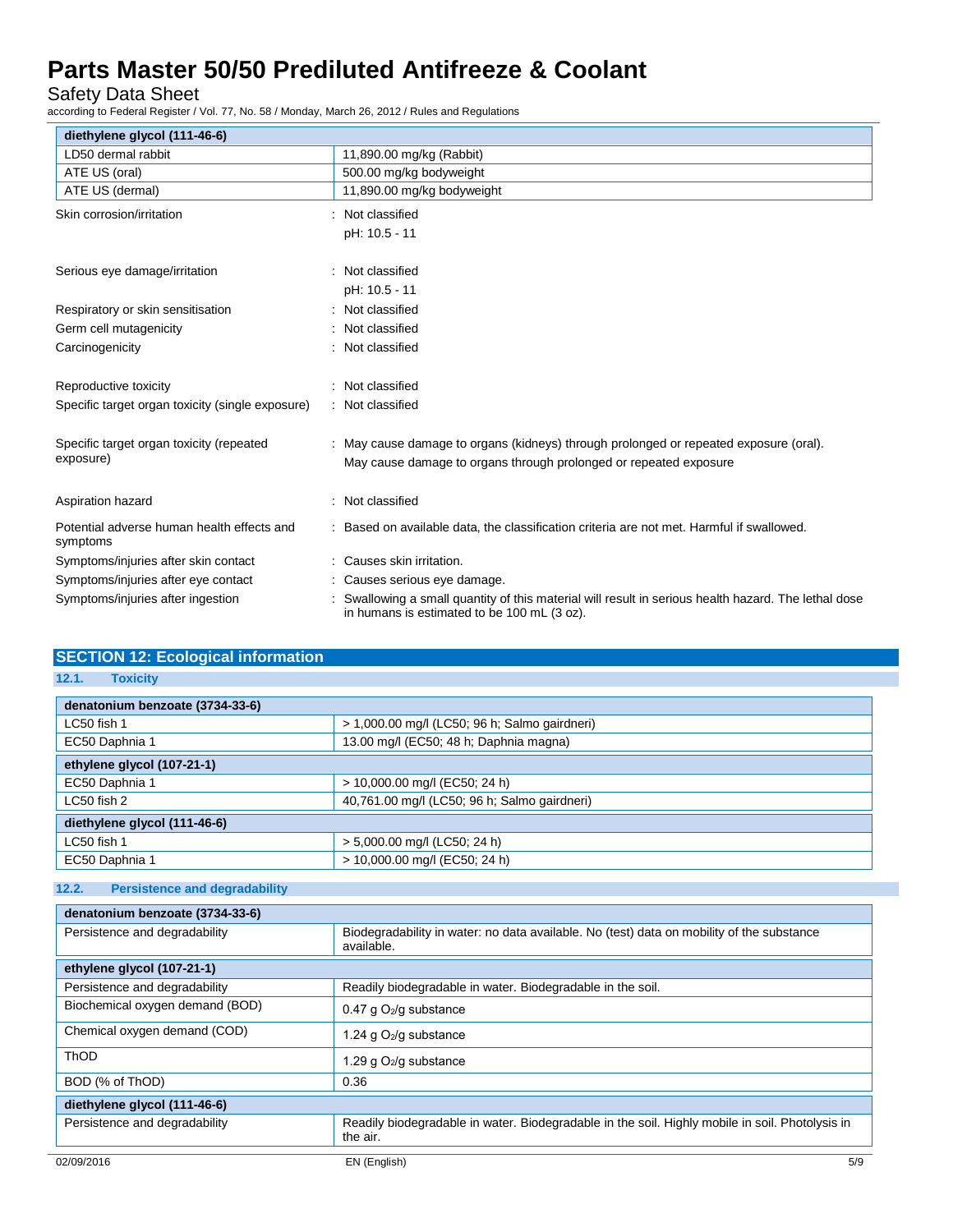### Safety Data Sheet

according to Federal Register / Vol. 77, No. 58 / Monday, March 26, 2012 / Rules and Regulations

| diethylene glycol (111-46-6)    |                           |
|---------------------------------|---------------------------|
| Biochemical oxygen demand (BOD) | 0.02 g $O_2$ /g substance |
| Chemical oxygen demand (COD)    | 1.51 g $O_2$ /g substance |
| <b>ThOD</b>                     | 1.51 g $O_2$ /g substance |
| BOD (% of ThOD)                 | 0.02                      |

### **12.3. Bioaccumulative potential**

| denatonium benzoate (3734-33-6) |                                                                                                     |  |
|---------------------------------|-----------------------------------------------------------------------------------------------------|--|
| BCF fish 1                      | 1.4 - 3.6 (BCF; BCFBAF v3.00)                                                                       |  |
| Log Pow                         | 1.78 (Estimated value)                                                                              |  |
| Bioaccumulative potential       | Low potential for bioaccumulation (Log Kow $<$ 4).                                                  |  |
| ethylene glycol (107-21-1)      |                                                                                                     |  |
| BCF fish 1                      | 10.00 (BCF; 72 h)                                                                                   |  |
| BCF other aquatic organisms 1   | $0.21 - 0.6$ (BCF)                                                                                  |  |
| BCF other aquatic organisms 2   | 190.00 (BCF; 24 h)                                                                                  |  |
| Log Pow                         | -1.34 (Experimental value)                                                                          |  |
| Bioaccumulative potential       | Low potential for bioaccumulation (BCF $<$ 500).                                                    |  |
| diethylene glycol (111-46-6)    |                                                                                                     |  |
| BCF fish 1                      | 100.00 (BCF; Other; 3 days; Leuciscus melanotus; Static system; Fresh water; Experimental<br>value) |  |
| Log Pow                         | -1.98 (Calculated: Other)                                                                           |  |
| Bioaccumulative potential       | Low potential for bioaccumulation (BCF $<$ 500).                                                    |  |

### **12.4. Mobility in soil**

| ethylene glycol (107-21-1)                 |                                                                                                                                                                   |
|--------------------------------------------|-------------------------------------------------------------------------------------------------------------------------------------------------------------------|
| Surface tension                            | 0.05 N/m (20 °C / 68 °F)                                                                                                                                          |
| diethylene glycol (111-46-6)               |                                                                                                                                                                   |
| Surface tension                            | $0.05$ N/m                                                                                                                                                        |
| Log Koc                                    | Koc, SRC PCKOCWIN v1.66; 1; Calculated value; log Koc; SRC PCKOCWIN v1.66; 0;<br>Calculated value                                                                 |
| <b>Other adverse effects</b><br>12.5.      |                                                                                                                                                                   |
| Effect on ozone layer                      | : No known effect on the ozone layer                                                                                                                              |
| Effect on global warming                   | : No known ecological damage caused by this product.                                                                                                              |
| Other information                          | : Avoid release to the environment.                                                                                                                               |
| <b>SECTION 13: Disposal considerations</b> |                                                                                                                                                                   |
| 13.1.<br><b>Waste treatment methods</b>    |                                                                                                                                                                   |
| Waste disposal recommendations             | Dispose of contents/container, in a safe manner, to appropriate waste disposal facility, in<br>accordance with local/regional/national/international regulations. |
| Ecology - waste materials                  | : Avoid release to the environment.                                                                                                                               |
| <b>SECTION 14: Transport information</b>   |                                                                                                                                                                   |

| <b>Department of Transportation (DOT)</b> |                                                                       |
|-------------------------------------------|-----------------------------------------------------------------------|
| In accordance with DOT                    |                                                                       |
| Transport document description            | : UN3082 Environmentally hazardous substances, liquid, n.o.s., 9, III |
| UN-No.(DOT)                               | : UN3082                                                              |
| Proper Shipping Name (DOT)                | : Environmentally hazardous substances, liquid, n.o.s.                |
| Class (DOT)                               | : 9 - Class 9 - Miscellaneous hazardous material 49 CFR 173.140       |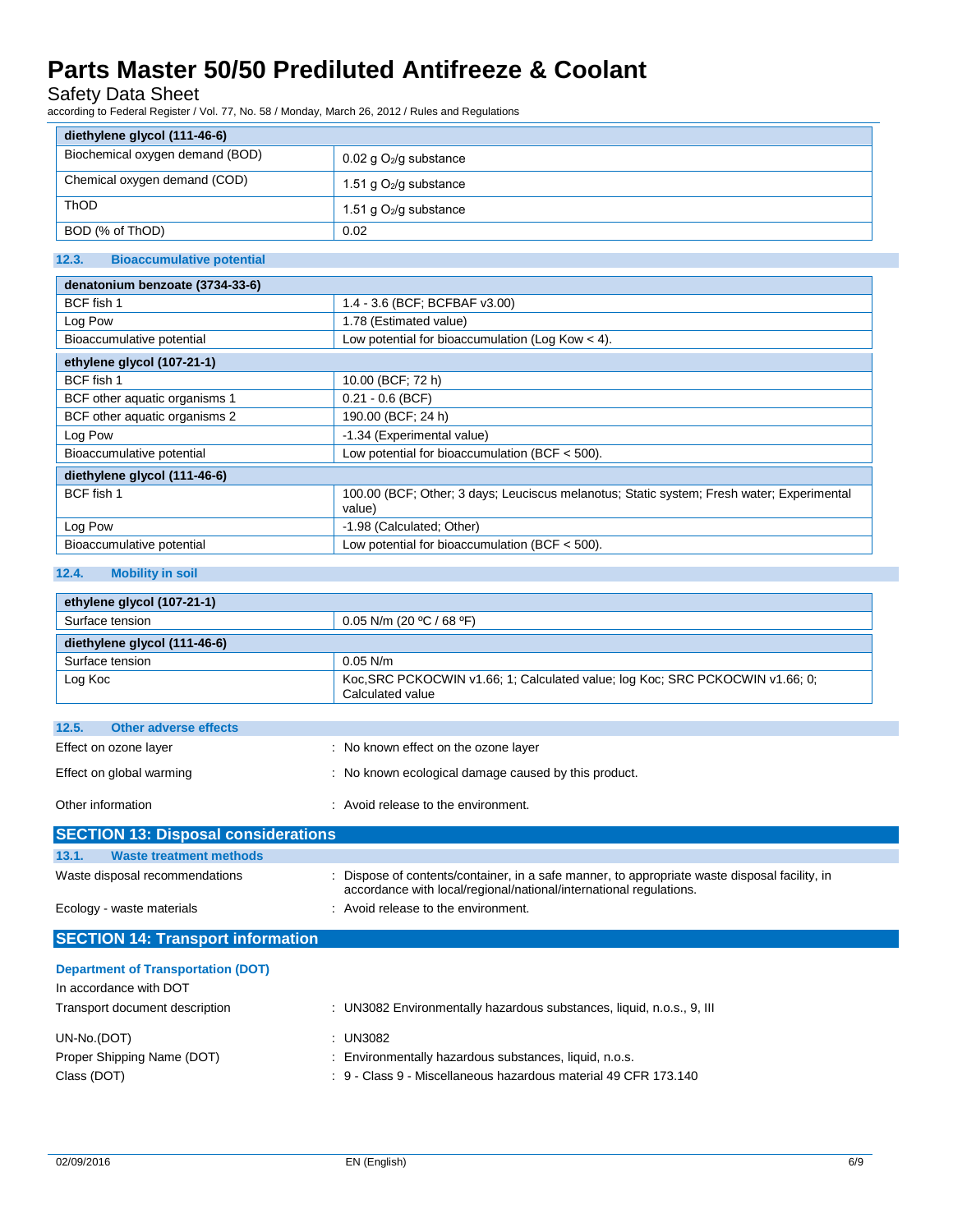Safety Data Sheet

according to Federal Register / Vol. 77, No. 58 / Monday, March 26, 2012 / Rules and Regulations

| Hazard labels (DOT)                                                            | : 9 - Class 9 (Miscellaneous dangerous materials)                                                         |
|--------------------------------------------------------------------------------|-----------------------------------------------------------------------------------------------------------|
|                                                                                |                                                                                                           |
| Packing group (DOT)                                                            | : III - Minor Danger                                                                                      |
| DOT Packaging Non Bulk (49 CFR 173.xxx)                                        | : 203                                                                                                     |
| DOT Packaging Bulk (49 CFR 173.xxx)                                            | : 241                                                                                                     |
| <b>DOT Symbols</b>                                                             | : G - Identifies PSN requiring a technical name                                                           |
| DOT Packaging Exceptions (49 CFR 173.xxx)                                      | : 155                                                                                                     |
| DOT Quantity Limitations Passenger aircraft/rail : No limit<br>(49 CFR 173.27) |                                                                                                           |
| DOT Quantity Limitations Cargo aircraft only (49 : No limit<br>CFR 175.75)     |                                                                                                           |
| DOT Vessel Stowage Location                                                    | : A - The material may be stowed "on deck" or "under deck" on a cargo vessel and on a<br>passenger vessel |
| Other information                                                              | : Non Bulk: Not regulated by the US D.O.T. (in quantities under 5,000 lbs in any one inner<br>package).   |
| <b>TDG</b>                                                                     |                                                                                                           |
| Refer to current TDG Canada for further Canadian regulations                   |                                                                                                           |
|                                                                                |                                                                                                           |

### **Transport by sea**

| Proper Shipping Name (IMDG) | : Not regulated by IMDG (in quantities under 5,000 lbs in any one inner package) |
|-----------------------------|----------------------------------------------------------------------------------|
| Air transport               |                                                                                  |
| Proper Shipping Name (IATA) | : Not regulated by IATA (in quantities under 5,000 lbs in any one inner package) |

| <b>SECTION 15: Regulatory information</b>                                                                                                        |                                                                                                                                                      |  |  |
|--------------------------------------------------------------------------------------------------------------------------------------------------|------------------------------------------------------------------------------------------------------------------------------------------------------|--|--|
| 15.1. US Federal regulations                                                                                                                     |                                                                                                                                                      |  |  |
| Parts Master 50/50 Prediluted Antifreeze & Coolant                                                                                               |                                                                                                                                                      |  |  |
| <b>EPA TSCA Regulatory Flag</b>                                                                                                                  | Toxic Substances Control Act (TSCA): The intentional ingredients of this<br>product are listed                                                       |  |  |
| denatonium benzoate (3734-33-6)                                                                                                                  |                                                                                                                                                      |  |  |
| Listed on the United States TSCA (Toxic Substances Control Act) inventory                                                                        |                                                                                                                                                      |  |  |
| ethylene glycol (107-21-1)                                                                                                                       |                                                                                                                                                      |  |  |
| Listed on the United States TSCA (Toxic Substances Control Act) inventory<br>Subject to reporting requirements of United States SARA Section 313 |                                                                                                                                                      |  |  |
| <b>EPA TSCA Regulatory Flag</b>                                                                                                                  | T - T - indicates a substance that is the subject of a Section 4 test rule under TSCA                                                                |  |  |
| <b>CERCLA RQ</b>                                                                                                                                 | $5000$ $lb(s)$                                                                                                                                       |  |  |
| SARA Section 311/312 Hazard Classes                                                                                                              | Immediate (acute) health hazard<br>Delayed (chronic) health hazard<br>Ethylene glycol is subject to Tier I and/or Tier II annual inventory reporting |  |  |
| SARA Section 313 - Emission Reporting                                                                                                            | Ethylene glycol is subject to Form R Reporting requirements.                                                                                         |  |  |
| diethylene glycol (111-46-6)                                                                                                                     |                                                                                                                                                      |  |  |
| Listed on the United States TSCA (Toxic Substances Control Act) inventory                                                                        |                                                                                                                                                      |  |  |

**15.2. International regulations CANADA**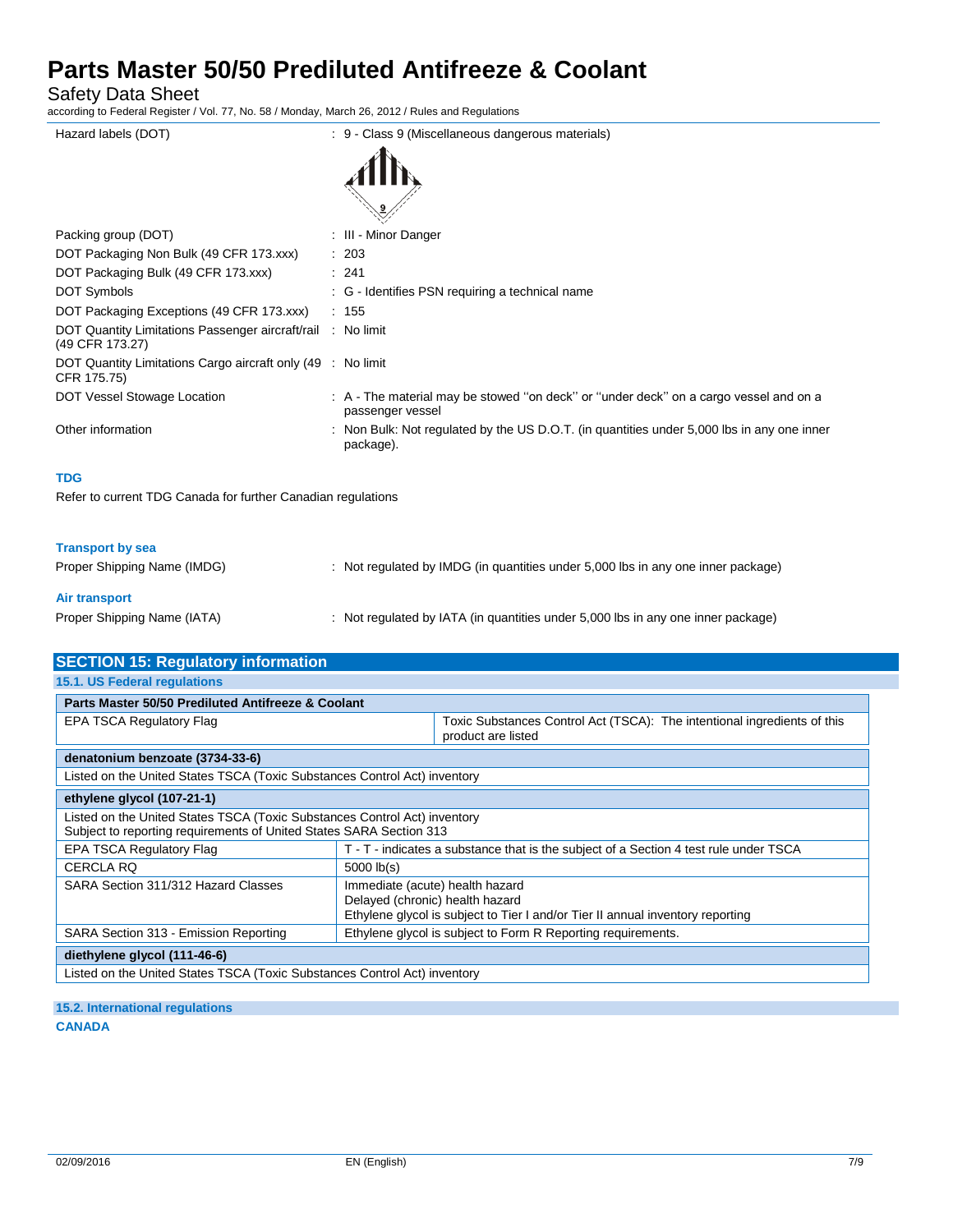Safety Data Sheet

according to Federal Register / Vol. 77, No. 58 / Monday, March 26, 2012 / Rules and Regulations

**WHMIS Classification**



**EU-Regulations** No additional information available

**Classification according to Regulation (EC) No. 1272/2008 [CLP]** No additional information available

**Classification according to Directive 67/548/EEC [DSD] or 1999/45/EC [DPD]** Not classified

#### **National regulations**

**Parts Master 50/50 Prediluted Antifreeze & Coolant** DSL (Canada): The intentional ingredients of this product are listed ECL (South Korea): The intentional ingredients of this product are listed EINECS (Europe): The intentional ingredients of this product are listed ENCS (Japan): The intentional ingredients of this product are listed

#### **15.3. US State regulations**

California Proposition 65 - This product contains, or may contain, substance(s) known to the state of California to cause cancer, developmental toxicity and/or reproductive toxicity

| ethylene glycol (107-21-1)                                  |                                                                   |                                                                              |                                                                            |                                      |
|-------------------------------------------------------------|-------------------------------------------------------------------|------------------------------------------------------------------------------|----------------------------------------------------------------------------|--------------------------------------|
| U.S. - California -<br>Proposition 65 -<br>Carcinogens List | U.S. - California -<br>Proposition 65 -<br>Developmental Toxicity | U.S. - California -<br>Proposition 65 -<br>Reproductive Toxicity -<br>Female | U.S. - California -<br>Proposition 65 -<br>Reproductive Toxicity -<br>Male | Non-significant risk<br>level (NSRL) |
| No                                                          | Yes                                                               | No                                                                           | No                                                                         |                                      |

| ethylene glycol (107-21-1)                                                                                                                                |
|-----------------------------------------------------------------------------------------------------------------------------------------------------------|
| U.S. - Massachusetts - Right To Know List<br>U.S. - New Jersey - Right to Know Hazardous Substance List<br>U.S. - Pennsylvania - RTK (Right to Know) List |
| diethylene glycol (111-46-6)                                                                                                                              |
| U.S. - Pennsylvania - RTK (Right to Know) - Environmental Hazard List                                                                                     |

#### **SECTION 16: Other information**

#### Full text of H-statements:

| H302 | Harmful if swallowed                                     |
|------|----------------------------------------------------------|
| H315 | Causes skin irritation                                   |
| H319 | Causes serious eye irritation                            |
| H335 | May cause respiratory irritation                         |
| H373 | May cause damage to organs through prolonged or repeated |
|      | exposure                                                 |